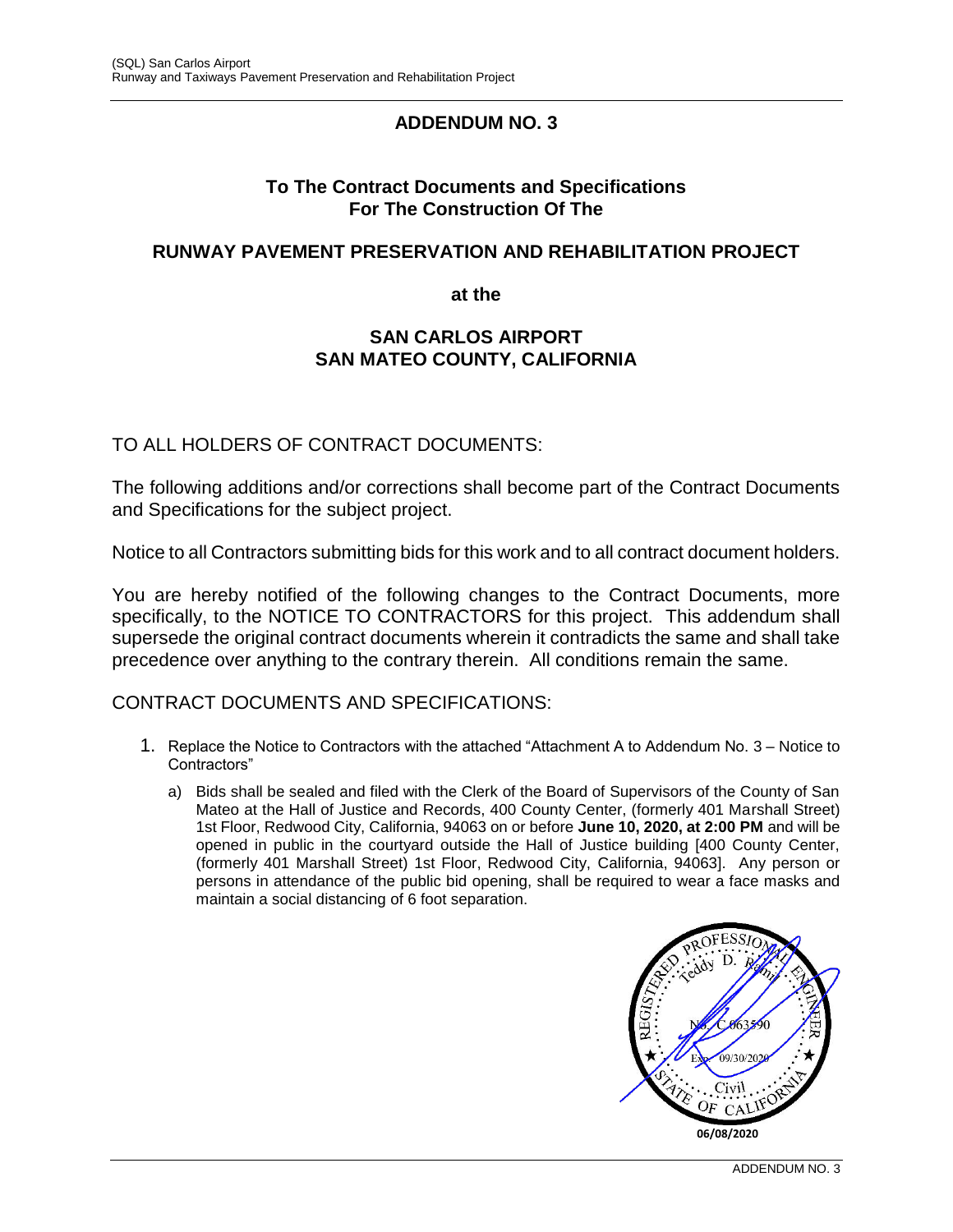# **ATTACHMENT A to ADDENDUM NO. 3**

# **NOTICE TO CONTRACTORS**

NOTICE IS HEREBY GIVEN that the County of San Mateo, San Mateo County Airports (Owner), will receive sealed bids for the construction contract titled:

#### **SAN CARLOS AIRPORT RUNWAY AND TAXIWAYS PAVEMENT PRESERVATION AND REHABILITATION**

Bids shall be received in accordance with the Contract Documents. The Contract Documents may be examined and/or downloaded in .pdf format at the Department of Public Works website at [https://publicworks.smcgov.org/projects-out-bid](https://protect-us.mimecast.com/s/yejGCpY6N9iklVXsPziLw?domain=publicworks.smcgov.org) (includes complete bid package).

A **MANDATORY** pre-bid conference is scheduled for May 26, 2020 The Conference shall begin promptly at 10:00am and shall be held via Zoom virtual meeting. Access to the meeting can be achieved by navigating to the following web address and entering the appropriate information. Meeting URL: <https://cscos.zoom.us/j/93548782328?pwd=TTJnV29ndGE2VXNWNStjYXZjeWlrZz09>. Meeting ID: 935 4878 2328; Meeting Password: 125775; Audio via Phone: 888 475 4499 (Toll Free). **Bids will not be accepted from any contractor not present at the mandatory pre-bid conference as evidenced on the attendance roster.**

Questions regarding this project should be directed to the Authorized Contact Person: Michael Byrne, Assistant Airport Manager [mbyrne@smcgov.org,](mailto:mbyrne@smcgov.org) 620 Airport Way, Suite 10, San Carlos, California 94070. Answers to questions will be posted on the Department of Public Works website link [https://publicworks.smcgov.org/projects-out-bid](https://protect-us.mimecast.com/s/yejGCpY6N9iklVXsPziLw?domain=publicworks.smcgov.org). There will be no notices sent out regarding updates to the documents. It is the responsibility of the contractor to check this website frequently for updates.

Bids shall be submitted using forms furnished in the Project Manual and in accordance with Instructions to Bidders and shall be accompanied by a Bid Bond.

Bids shall be sealed and filed with the Clerk of the Board of Supervisors of the County of San Mateo at the Hall of Justice and Records, 400 County Center, (formerly 401 Marshall Street) 1st Floor, Redwood City, California, 94063 on or before **June 10, 2020, at 2:00 PM** and will be opened in public in the courtyard outside the Hall of Justice building [400 County Center, (formerly 401 Marshall Street) 1st Floor, Redwood City, California, 94063]. Any person or persons in attendance of the public bid opening, shall be required to wear a face masks and maintain a social distancing of 6 foot separation.

The Board of Supervisors of the County of San Mateo, State of California, reserves the right to reject any and all bids, alternate bids, or unit prices and waive any irregularities in any bid received.

No bidder may withdraw his bid for a period of ninety (90) days after the date set for the opening thereof.

Pursuant to Labor Code Sections 1770, et seq., the Director of the Department of Industrial Relations has determined the general prevailing rate of wages in the County of San Mateo for each craft, classification, or type of workman needed to execute the contract. The prevailing rates so determined are based on an 8-hour day, 40-hour week, except as otherwise noted. Existing agreements between the Building Trades and the Construction Industry groups relative to overtime, holidays and other special provisions shall be recognized. It shall be mandatory upon the Contractor and upon any sub-contractors under him, to pay not less than the said specific rates to all laborers, workmen or mechanics employed by them in the execution of this contract.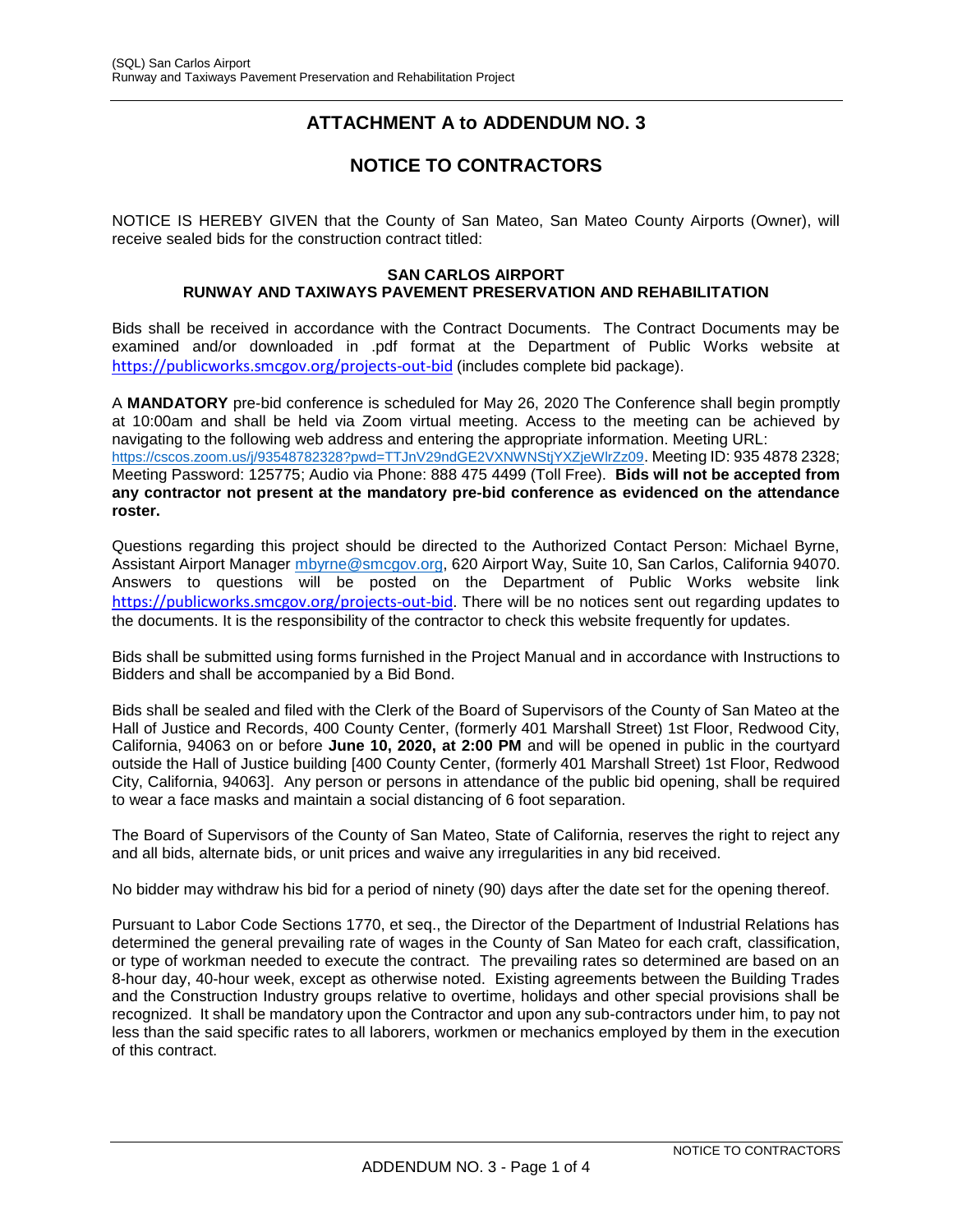Pursuant to State Senate Bill SB 854 (Stat. 2014, Ch. 28), effective January 1, 2015:

- (1) No contractor or subcontractor may be listed on a bid proposal for a public works project (submitted on or after March 1, 2015) unless registered with the Department of Industrial Relations pursuant to Labor Code section 1725.5 [with limited exceptions from this requirement for bid purposes only under Labor Code section 1771.1(a)].
- (2) No contractor or subcontractor may be awarded a contract for public work on a public works project (awarded on or after April 1, 2015) unless registered with the Department of Industrial Relations pursuant to Labor Code section 1725.5.
- (3) This project is subject to compliance monitoring and enforcement by the Department of Industrial Relations. All contractors and subcontractors must furnish electronic certified payroll records directly to the Labor Commissioner (aka Division of Labor Standards Enforcement).

Contractor and subcontractor agree to pay not less than prevailing rates of wages and be responsible for compliance with all the provisions of the California Labor Code, Article 2-Wages, Chapter 1, Part 7, Division 2, section 1770 et seq and section 1810 et seq. A copy of the prevailing wage scale established by the Department of Industrial Relations is on file in the office of the Director of Public Works, and available at www.dir.ca.gov/DLSR or by phone at 415-703-4774. California Labor Code section 1776(a) requires each contractor and subcontractor keep accurate payroll records of trades' workers on all public works projects and to submit copies of certified payroll records upon request.

A bond will be required for the faithful performance of the contract in amount of not less than one hundred percent (100%) of the amount of the bid, and a bond will be required to guarantee the payment of wages for services engaged and for materials used in the performance of the contract in an amount of not less than one hundred percent (100%) of the bid.

Securities in lieu of Retention: Refer to California Public Contract Code 22300 for information relating to the retention of funds during Contract performance.

The work to be done consists, in general, of providing all labor, materials, tools, appurtenances, and equipment required as well as any other items and details not mentioned above but required by the Contract Documents and as directed by the Director of Public Works. The San Carlos Airport Runway and Taxiways Pavement Preservation and Rehabilitation Project consists of:

- FILLING OF CRACKS
- REMOVAL OF RUBBER
- MILLING EXISTING PAVEMENT
- **CONTROLLED LOW STRENGTH MATERIAL**
- CRUSHED AGGREGATE BASE COURSE
- ASPHALT SURFACE COURSE
- ASPHALT SURFACE TREAMENT
- PAINTSTRIPING
- REMOVAL OF PAVEMENT MARKINGS
- INTERIM RUNWAY MARKINGS
- REMOVE EXISTING ASPHALT CONCRETE STRUCTURAL SECTION
- COMPLIANCE WITH POLLUTION, EROSION, AND SILTATION CONTROL
- SAFETY, SECURITY AND MAINTENANCE OF TRAFFIC

The budgetary estimate for the scope of work of this project is One Million Three Hundred Ninety Thousand Dollars (\$1,390,000). Refer to Document 00 41 13 Bid Form.

Construction shall be completed within Nine (9) calendar days, as defined as sufficiently complete in accordance with the Contract Documents for the Owner to occupy or utilize for its intended use. Liquidated damages are \$2000.00 per calendar day and shall be based on contract time.

END OF DOCUMENT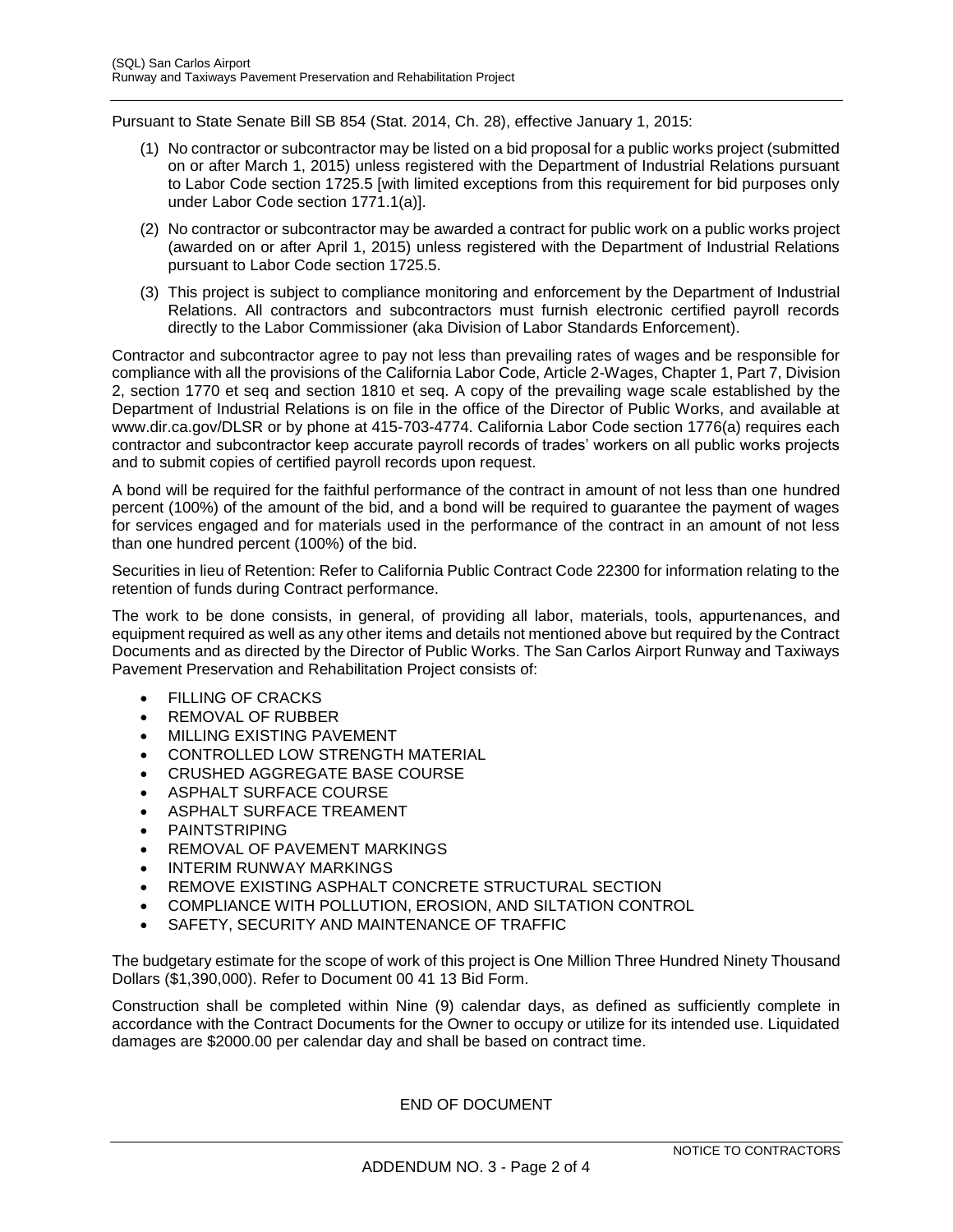